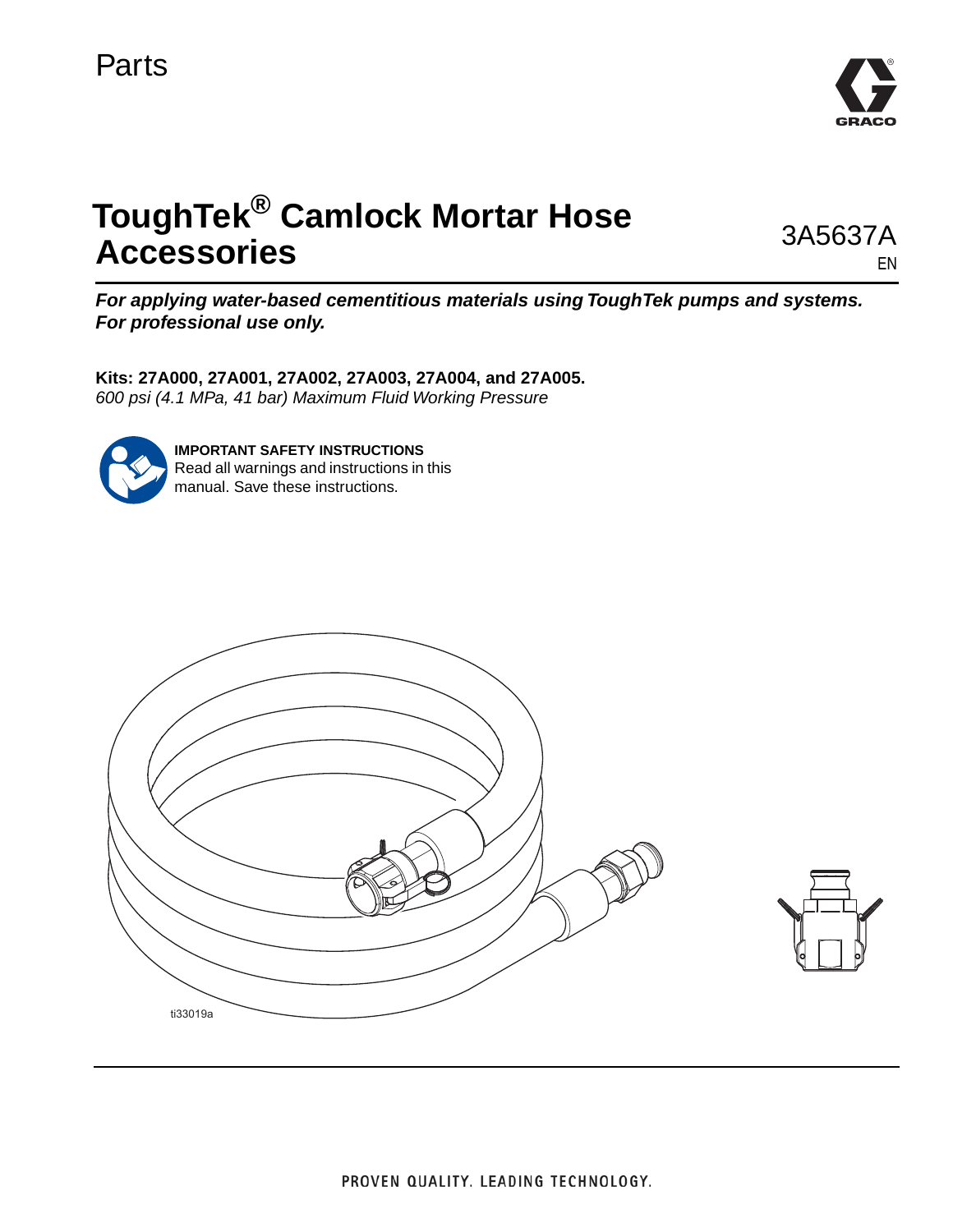### **Mortar Hose Kits**



| <b>Hose Kit</b> | Hose<br><b>Diameter</b>         | <b>Camlock</b><br><b>Size</b> | Length        |
|-----------------|---------------------------------|-------------------------------|---------------|
| 27A000          | $3/4$ in.<br>$(19$ mm $)$       | $1$ in.                       | 10 ft (3 m)   |
| 27A001          | $1$ in.                         | $1$ in.                       | 10 ft $(3 m)$ |
| 27A002          | $(25 \text{ mm})$               | $1$ in.                       | 25 ft (7.5 m) |
| 27A003          | $13/8$ in.<br>$(35 \text{ mm})$ | 1 $1/2$ in.                   | 25 ft (7.5 m) |
| 27A004          |                                 | 1 $1/2$ in.                   | 50 ft (15 m)  |
| 27A005          | 2 in.<br>(50 mm)                | 2 in.                         | 50 ft (15 m)  |

All mortar hose kits include a manual, a hose with detachable camlocks, a retaining strap, and a corresponding sponge ball.

### **Camlock Reducer Couplings**



| Part   | <b>Female - Male Adapter</b>   | Qty. |
|--------|--------------------------------|------|
| 25D854 | 2 in. f to 1 1/2 in. m camlock |      |
| 25D855 | 1 1/2 in. f to 1 in. m camlock |      |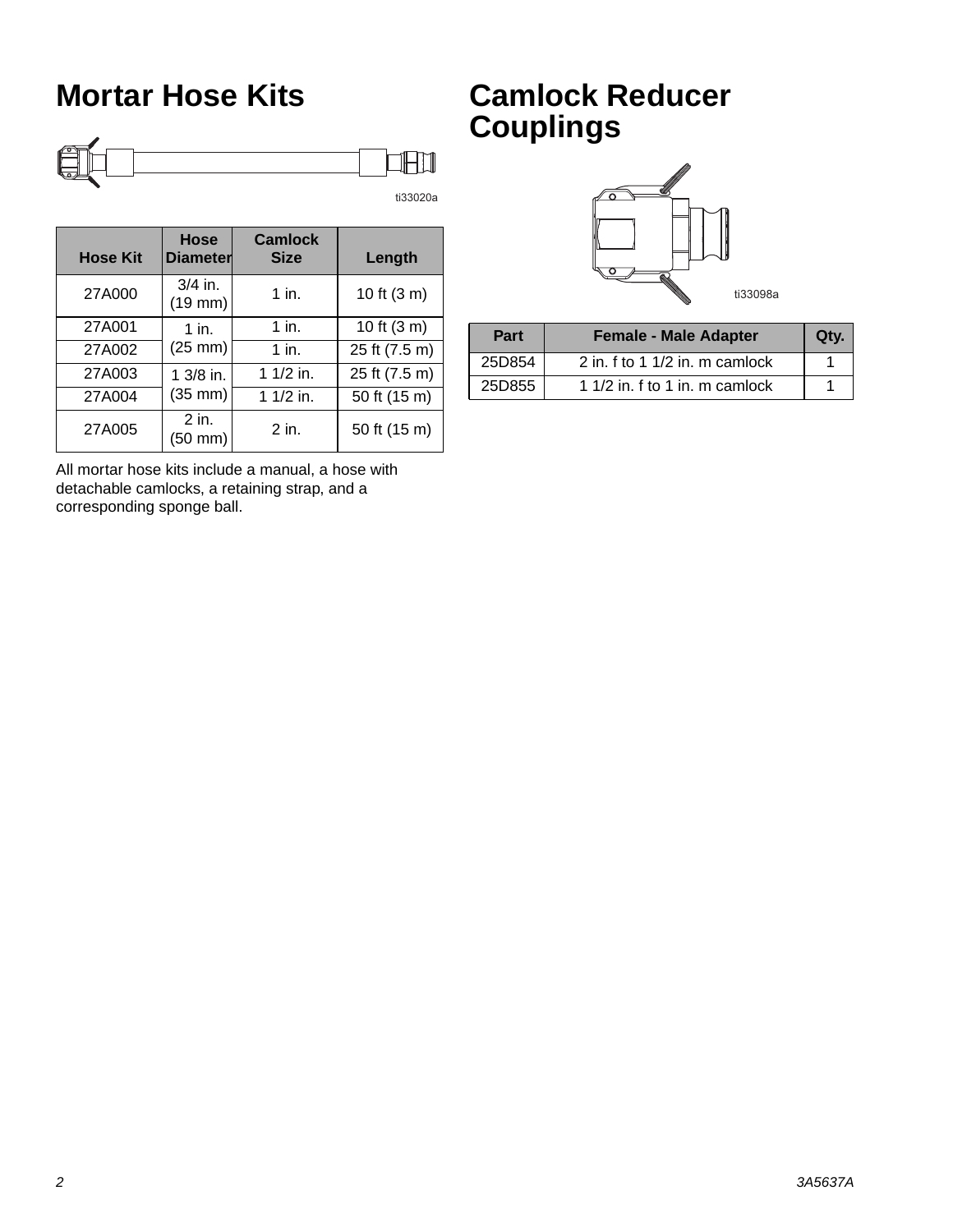# **Replacement Parts**

#### **Sponge Ball Kits**



| Part   | Qty. | <b>Sponge Ball</b><br><b>Diameter</b> | <b>For Hose</b><br><b>Diameter Size</b> |  |
|--------|------|---------------------------------------|-----------------------------------------|--|
| 113397 |      | 1.2 in. (30 mm)                       | 1 in. (25 mm)                           |  |
| 248515 | 5    |                                       |                                         |  |
| 128745 |      | 1.6 in. (40 mm)                       | 1 3/8 in. (35 mm)                       |  |
| 25A227 | 5    |                                       |                                         |  |
| 17L860 |      | 2.4 in. (60 mm)                       | 2 in. (50 mm)                           |  |
| 17G930 | 5    |                                       |                                         |  |

#### **Retaining Strap Kit**

**CHIHA** 

| ti29871a |
|----------|
|----------|

| <b>Part</b> | <b>Description</b>                         | Otv. |
|-------------|--------------------------------------------|------|
|             | 114271 Individual, camlock retaining strap |      |
|             | 240296 Kit, camlock retaining strap        |      |

#### **Replacement Camlock Gaskets**



| <b>Part</b> | <b>For Camlock Size</b>   | Qty. |
|-------------|---------------------------|------|
| 25D863      | 1 in. $(25 \, \text{mm})$ | h    |
| 25D864      | 1 $1/2$ in. (38 mm)       | 5    |
| 25D865      | 2 in. $(50 \text{ mm})$   |      |

#### **Replacement Camlocks**





| Part   | <b>Camlock</b><br><b>Size</b> | Male /<br><b>Female</b> | <b>Female</b><br>npt Size | Qty. |
|--------|-------------------------------|-------------------------|---------------------------|------|
| 25D858 | $1$ in.                       | Male                    | $1$ in.                   |      |
| 25D859 | $1$ in.                       | Female                  | $1$ in.                   | 1    |
| 128474 | $11/2$ in.                    | Male                    | 1 $1/2$ in.               | 1    |
| 128475 | $1/2$ in.                     | Female                  | $11/2$ in.                | 1    |
| 25D861 | 2 in.                         | Male                    | $2$ in.                   | 1    |
| 25D862 | $2$ in.                       | Female                  | $2$ in.                   |      |